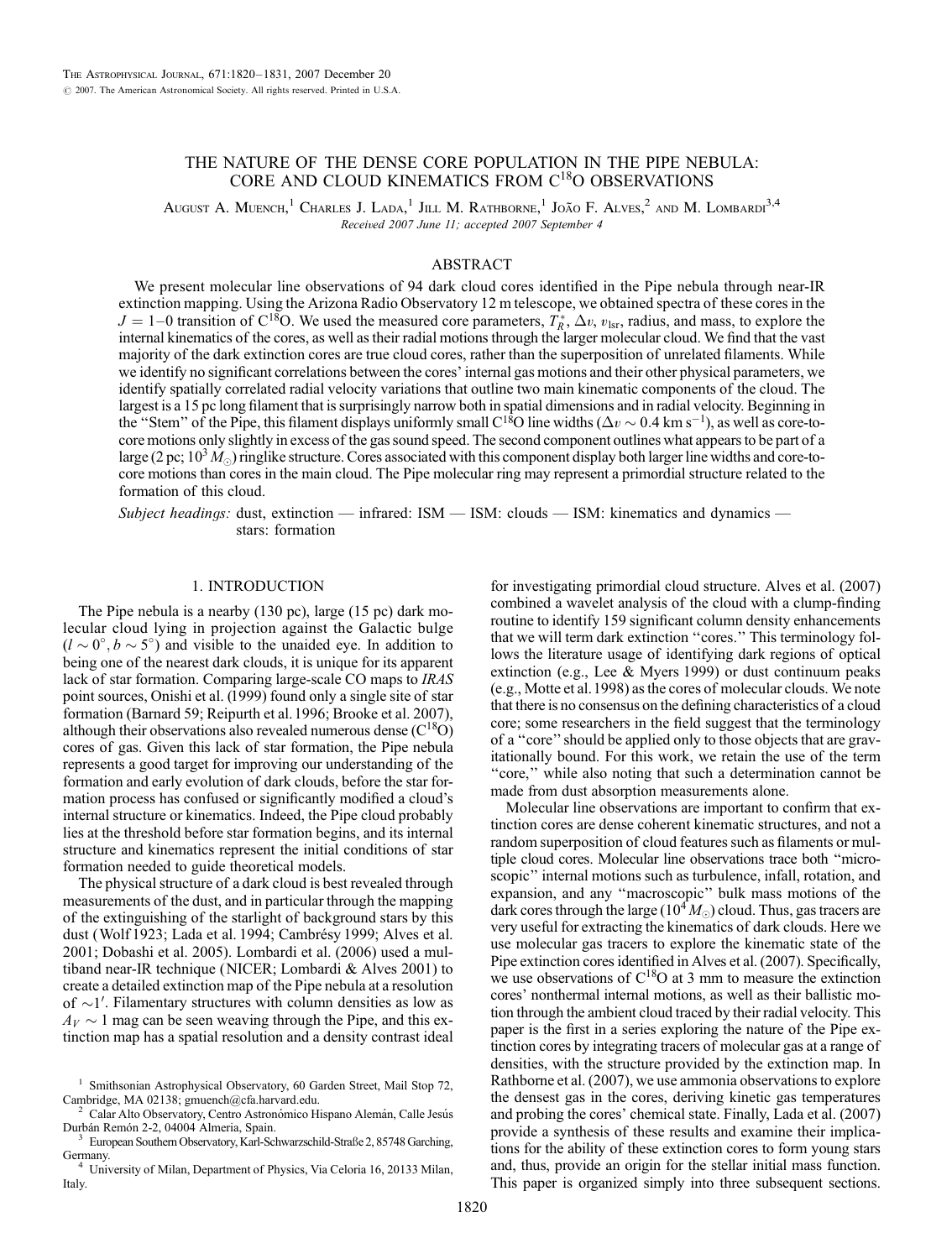| <b>OBSERVING LOG</b>    |               |               |  |  |  |  |  |
|-------------------------|---------------|---------------|--|--|--|--|--|
| <b>Observation Date</b> | $T_{\rm sys}$ | $N_{\rm obs}$ |  |  |  |  |  |
| 2005                    |               |               |  |  |  |  |  |
|                         | $270 - 370$   | 19            |  |  |  |  |  |
|                         | $280 - 360$   | 23            |  |  |  |  |  |
|                         | $240 - 330$   | 36            |  |  |  |  |  |
|                         | $340 - 490$   | 18            |  |  |  |  |  |
|                         | $490 - 700$   | 11            |  |  |  |  |  |
| 2006                    |               |               |  |  |  |  |  |
|                         | $240 - 280$   | 8             |  |  |  |  |  |
|                         | $310 - 430$   | 9             |  |  |  |  |  |
|                         | $240 - 440$   | 10            |  |  |  |  |  |
|                         | $210 - 290$   | 7             |  |  |  |  |  |
|                         | $230 - 270$   | 9             |  |  |  |  |  |
|                         | $240 - 290$   | 10            |  |  |  |  |  |

First, we detail our collection of  $C^{18}O$  data for 94 of the 159 Pipe extinction cores identified by Alves et al.  $(\S 2)$ , finding the vast majority to be coherent cloud structures. In  $\S$  3, we analyze the completeness and homogeneity of our data set, and we explore correlations between the extinction cores' structure and internal gas kinematics. Finally, we use our data to examine the largescale motions of the cores through the Pipe cloud  $(\S 4)$ , revealing large (10 pc) coherent structures, including a large ring similar to those found in the Taurus star-forming region.

### 2. DATA

#### 2.1. Telescope

Our goal was to survey the molecular gas properties of dark extinction cores identified by Alves et al. (2007) in the 2MASS NICER map of Lombardi et al. (2006). To complete this goal, we used the Arizona Radio Observatory Kitt Peak 12 m telescope ( hereafter the ARO 12 m) for 12 nights over a 2 year period (2005–2006). We observed single center pointings of the  $J =$  $1-0$  line of  $C^{18}O$  for each core. Table 1 lists the dates of our observations, as well as the typical system temperatures  $(T_{sys})$  and the number of pointings achieved per night; from Tucson, Arizona, the Pipe nebula has a maximum visibility ( $\ell > 10^{\circ}$ ) window less than 5 hr. All observations were performed remotely from Cambridge, Massachusetts.

## 2.2. Technique

We next summarize the observational technique used to obtain the  $C^{18}O$  data with the ARO 12 m. Observations were performed using the 3 mm receiver  $(90-116 \text{ GHz})$  operating in frequencyswitching mode with the millimeter autocorrelator. The correlator was configured in dual-polarization mode, with 75 MHz of usable bandwidth in each of two IF banks, having 16,384 channels and an effective spectral resolution of 24.4 KHz per channel, or  $0.067$  km s<sup>-1</sup> at 109 GHz. We frequency switched at 5 Hz with a 2 MHz throw; the cloud appears projected against the Galactic bulge, and we did not expect, nor did we observe, any molecular gas not associated with nearby gas clouds ( $v_{\text{lsr}}$  between 0 and 20 km s<sup>-1</sup>). Spectral observations at the ARO 12 m use chopper wheel calibration to correct for atmospheric attenuation and telescope losses. This places our data on the  $T_R^*$  temperature scale (Kutner & Ulich 1981). The source main beam brightness temperature,  $T_{\rm mb}$ ,



Fig. 1.— Positional offsets ( $r_{\rm sep}$ ) between the ARO 12 m C<sup>18</sup>O 56<sup>0</sup> beam and the extinction core position reported in Alves et al. (2007). Note that the ARO 12 m  $C^{18}O$  beam was centered on the extinction peak of each core.

is related to  $T_R^*$  by  $T_R^* / \eta_m^*$ , where  $\eta_m^* = 0.97$  at 109 GHz at the ARO 12 m, assuming that the source fills the main beam.

The standard observation had an integration time of 10 minutes. For each target, we repeated the standard observation until we achieved an rms noise of  $< 0.1$  K per channel; total integrations ranged from 10 to 60 minutes, and this value depended more on the target's elevation than its  $C^{18}O$  brightness. All Pipe extinction cores in our sample were detected (at  $3\sigma$  or greater) in  $C^{18}O$ , with the weakest line having  $T_R^* = 0.14$  K (Pipe-100). Individual spectra were summed, folded, baseline subtracted, and Gaussian-profile fit using CLASS. The reduced results assume a rest-frame frequency for  $\overline{C}^{18}O J = 1-0$  of 109,782.173 MHz; this value was determined empirically by Lee et al. (1999, 2001).

#### 2.3. Targets

In this section, we describe the targets selected for these observations. The  $56''$  beam of the ARO 12 m at 109 GHz is well matched to the Gaussian kernel used by Lombardi et al. (2006) to filter spatially individual star extinction estimates derived from the 2MASS point-source catalog. The final 2MASS extinction map has a resolution of 60" FWHM Gaussian, and was Nyquist sampled to a pixel scale of  $30$ ". In addition, the ARO 12 m beam is much smaller than the 2.7' beam used by Onishi et al. (1999) to create undersampled  $C^{18}O$  maps of  $^{13}CO$  cores (differences in beam size and resolution are discussed in  $\S$  3.3.1). Given this optimized beam, we targeted localized peaks of interstellar extinction throughout the Pipe nebula, and assigned priority based initially on maximum column density. We revised our target priorities after the first year's observations to sample lower mass dark cores. In summary, we obtained single pointing  $C^{18}O$  data for 94 of the 159 Pipe extinction cores; these targets span the entire range of core masses (0.2–20  $M_{\odot}$ ; Alves et al. 2007). The completeness and homogeneity of this sample of cores are examined in  $\S$  3.

While we targeted the localized extinction peak within each Pipe core, our pointing centers correspond very closely to the core centers reported in Alves et al.  $(2007)$ ,<sup>5</sup> typically lying within a single resolution element of the  $A_V$  map. The distribution function of separations between the published core centers and the  $C^{18}O$  pointings is given in Figure 1.

<sup>5</sup> The centers for the Pipe extinction cores listed in Alves et al. were derived using a 2D version of Clumpfind (Williams et al. 1994).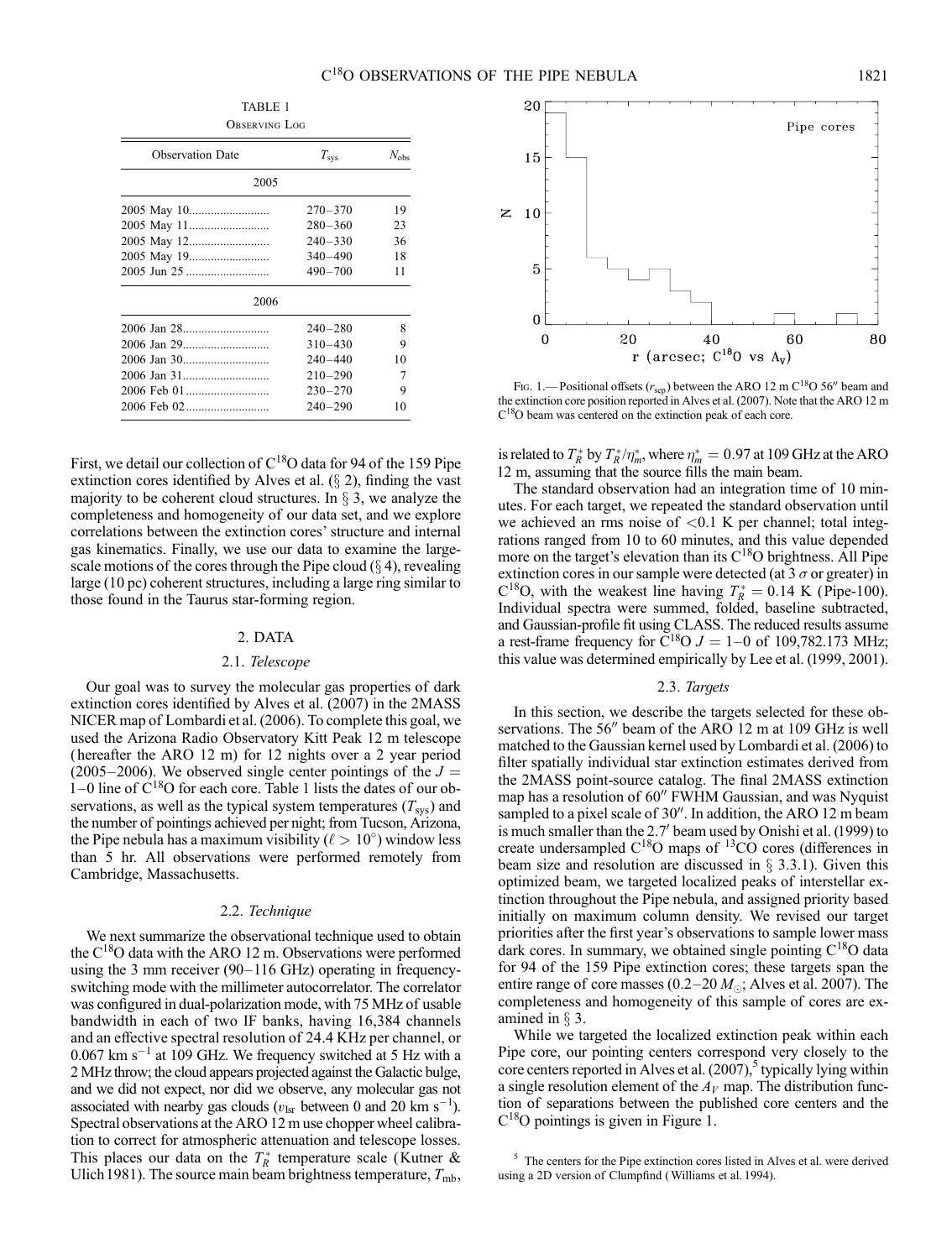| TABLE. |
|--------|
| ۵۸     |

| Pipe |                   |                            |                                  | r <sub>sep</sub> | $v_{\rm lsr}$  | $\frac{dv}{dt}$ | $T_R^\ast$     | rms          | $\Sigma A_V^{\text{b}}$ |
|------|-------------------|----------------------------|----------------------------------|------------------|----------------|-----------------|----------------|--------------|-------------------------|
| (ID) | Flag <sup>a</sup> | R.A. (J2000.0)             | decl. $(J2000.0)$                | (arcsec)         | $(km s^{-1})$  | $(km s^{-1})$   | (K)            | (K)          | (mag)                   |
|      |                   | 17 10 31.01                | $-272533.31$                     | 8.07             | 3.501          | 0.391           | 2.066          | 0.06         | 99.6                    |
|      |                   | 17 11 36.39                | $-273350.70$                     | 19.97            | 3.935          | 0.517           | 1.366          | 0.05         | 85.6                    |
|      |                   | 17 12 15.04                | $-273744.41$                     | 2.76             | 3.462          | 0.390           | 2.012          | 0.05         | 88.7                    |
|      |                   | 17 10 49.87                | $-272304.07$                     | 6.06             | 3.446          | 0.455           | 1.524          | 0.07         | 85.2                    |
|      |                   | 17 10 47.22                | $-27$ 13 41.43                   | 9.64             | 3.751          | 0.336           | 0.498          | 0.05         | 39.4                    |
|      |                   | 17 12 31.40                | $-272126.02$                     | 3.82             | 3.506          | 0.407           | 3.058          | 0.06         | 127.1                   |
|      |                   | 17 12 52.20                | $-272329.87$                     | 2.64             | 3.591          | 0.375           | 2.601          | 0.08         | 75.3                    |
|      |                   | 17 13 14.81                | $-272545.25$                     | 31.95            | 3.349          | 0.251           | 1.240          | 0.11         | 51.2                    |
|      |                   | 17 14 04.72                | $-272802.65$                     | 33.32            | 3.332          | 0.487           | 0.360          | 0.03         | 38.8                    |
|      |                   | 17 15 13.95                | $-273320.50$                     | 60.61            | 9.144          | 0.348           | 1.296          | 0.21         | 65.3                    |
|      |                   | 17 14 55.99                | $-27$ 21 31.59                   | 4.85             | 3.546          | 0.361           | 0.761          | 0.11         | 49.4                    |
|      |                   | 17 15 47.79<br>17 16 05.39 | $-272934.63$<br>$-273054.57$     | 5.87<br>2.62     | 3.753<br>3.642 | 0.378<br>0.343  | 0.791<br>1.043 | 0.09<br>0.06 | 55.6<br>62.1            |
|      |                   | 17 16 22.70                | $-27$ 10 15.51                   | 18.40            | 3.742          | 0.377           | 0.475          | 0.09         | 49.7                    |
|      |                   | 17 17 00.81                | $-27$ 10 01.52                   | 22.83            | 2.919          | 0.359           | 0.391          | 0.04         | 37.1                    |
|      |                   | 17 17 08.56                | $-270154.20$                     | 4.49             | 3.180          | 0.204           | 0.948          | 0.09         | 49.1                    |
|      |                   | 17 20 58.21                | $-27$ 13 32.25                   | 21.67            | 3.234          | 0.368           | 0.351          | 0.03         | 40.2                    |
|      |                   | 17 18 30.79                | $-264839.96$                     | 15.90            | 3.380          | 0.615           | 0.578          | 0.07         | 50.5                    |
|      |                   | 17 21 12.09                | $-27$ 11 26.84                   | 25.90            | 3.139          | 0.339           | 0.752          | 0.03         | 43.0                    |
|      |                   | 17 19 40.34                | $-26538.55$                      | 16.35            | 3.357          | 0.406           | 1.959          | 0.05         | 80.5                    |
|      |                   | 17 20 17.69                | $-265922.48$                     | 12.20            | 3.106          | 0.298           | 2.114          | 0.06         | 62.8                    |
|      |                   | 17 22 20.45                | $-27$ 14 35.63                   | 20.13            | 2.926          | 0.540           | 0.172          | 0.03         | 38.6                    |
|      |                   | 17 19 33.78                | $-26$ 43 45.11                   | 28.30            | 3.310          | 0.371           | 1.493          | 0.10         | 64.0                    |
|      |                   | 17 21 14.63                | $-265301.38$                     | 23.15            | 3.286          | 0.380           | 1.848          | 0.05         | 174.1                   |
|      |                   | 17 22 27.64                | $-270402.84$                     | 13.41            | 3.747          | 0.339           | 1.744          | 0.06         | 71.9                    |
|      |                   | 17 22 40.52                | $-270504.19$                     | 9.83             | 3.797          | 0.306           | 3.193          | 0.07         | 150.4                   |
|      |                   | 17 21 58.97                | $-265107.23$                     | 9.44             | 3.372          | 0.351           | 1.079          | 0.10         | 48.8                    |
|      |                   | 17 24 23.49                | $-263203.82$                     | 35.38            | 3.090          | 0.334           | 0.407          | 0.05         | 37.9                    |
|      |                   | 17 27 26.27                | $-265823.46$                     | 2.02             | 2.861          | 0.484           | 1.479          | 0.05         | 75.4                    |
|      |                   | 17 25 56.04                | $-26$ 44 23.72                   | 2.21             | 3.611          | 0.326           | 2.983          | 0.06         | 83.0                    |
|      | a<br>b            | 17 27 22.81                | $-26$ 44 16.14                   | 10.39            | 3.648          | 0.372           | 1.670          | 0.07         | 65.5                    |
|      |                   | 17 28 19.47                | $-26$ 44 02.04                   | 1.77             | 3.030<br>3.577 | 0.601<br>0.334  | 0.563<br>0.853 | 0.04         | 50.8                    |
|      | $\rm{a}$<br>b     |                            |                                  |                  | 3.039          | 0.890           | 0.158          |              |                         |
|      |                   | 17 30 24.12                | $-26$ 49 45.74                   | 4.87             | 5.836          | 0.308           | 0.797          | 0.08         | 63.5                    |
|      |                   | 17 28 11.41                | $-262409.44$                     | 8.46             | 3.613          | 0.502           | 1.547          | 0.05         | 85.7                    |
|      |                   | 17 31 03.73                | $-264808.58$                     | 12.68            | 5.855          | 1.203           | 0.211          | 0.08         | 58.9                    |
|      | a                 | 17 29 41.96                | $-262916.61$                     | 11.15            | 3.774          | 0.772           | 0.298          | 0.05         | 50.8                    |
|      | b                 |                            |                                  |                  | 4.947          | 0.369           | 0.237          |              |                         |
|      |                   | 17 30 49.24                | $-263834.64$                     | 3.42             | 4.744          | 0.289           | 0.653          | 0.10         | 56.9                    |
|      |                   | 17 28 35.63                | $-26$ 16 47.08                   | 31.72            | 3.826          | 0.448           | 0.575          | 0.07         | 67.7                    |
| 63   | 2                 | 17 31 34.85                | $-263641.42$                     | 5.68             | 5.181          | 0.924           | 0.458          | 0.06         | 66.5                    |
|      | a                 |                            |                                  |                  | 5.444          | 0.379           | 0.504          |              |                         |
|      | $\mathbf b$       |                            |                                  |                  | 4.923          | 0.457           | 0.442          |              |                         |
|      |                   | 17 31 28.27                | $-263141.48$                     | 3.07             | 5.086          | 0.491           | 1.411          | 0.06         | 80.1                    |
|      |                   | 17 31 20.68                | $-263037.91$                     | 4.44             | 4.993          | 0.573           | 1.581          | 0.05         | 84.3                    |
|      |                   | 17 31 13.42                | $-262902.25$                     | 12.90            | 4.909          | 0.627           | 1.377          | 0.05         | 82.1                    |
|      |                   | 17 28 41.88                | $-255558.81$                     | 16.07            | 4.239          | 0.463           | 1.462          | 0.07         | 62.1                    |
|      |                   | 17 30 03.85                | $-260300.02$                     | 20.95            | 4.458          | 0.398           | 0.589          | 0.11         | 52.4                    |
|      |                   | 17 29 37.99                | $-255428.92$                     | 5.88             | 3.915          | 0.470           | 1.915          | 0.06         | 80.1                    |
|      |                   | 17 30 27.258               | $-255928.57$                     | 1.39             | 4.264          | 0.361           | 0.531          | 0.05         | 56.4                    |
|      |                   | 17 32 36.32<br>17 33 04.51 | $-26$ 15 55.25<br>$-26$ 11 24.06 | 14.19<br>27.99   | 4.211<br>5.140 | 0.335<br>0.485  | 1.959<br>0.648 | 0.06<br>0.07 | 94.4<br>62.2            |
|      | 2                 | 17 33 08.57                | $-260146.43$                     | 12.97            | 4.682          | 0.743           | 0.748          | 0.07         | 78.4                    |
|      | a                 |                            |                                  |                  | 4.843          | 0.481           | 0.688          |              |                         |
|      | $\mathbf b$       |                            |                                  |                  | 4.421          | 0.372           | 0.553          |              |                         |
|      |                   | 17 33 32.80                | $-260142.21$                     | 13.72            | 4.693          | 0.453           | 1.075          | 0.07         | 81.2                    |
|      |                   | 17 28 36.50                | $-25$ 15 41.55                   | 7.98             | 3.454          | 0.316           | 0.360          | 0.03         | 38.4                    |
|      |                   | 17 34 31.06                | $-260246.66$                     | 32.11            | 6.356          | 0.500           | 0.315          | 0.05         | 58.4                    |
|      |                   | 17 34 51.62                | $-260131.82$                     | 5.14             | 6.303          | 0.287           | 1.086          | 0.07         | 61.4                    |
|      |                   | 17 33 27.15                | $-25$ 43 44.12                   | 26.04            | 4.437          | 0.403           | 1.446          | 0.14         | 86.5                    |
|      |                   | 17 34 30.38                | $-254953.16$                     | 84.55            | 4.753          | 0.525           | 1.606          | 0.05         | 140.5                   |
|      |                   | 17 33 47.74                | $-25$ 43 36.70                   | 39.54            | 5.470          | 0.491           | 0.979          | 0.12         | 91.6                    |
|      |                   | 17 33 28.54                | $-25$ 40 47.98                   | 6.68             | 4.445          | 0.465           | 1.497          | 0.07         | 101.2                   |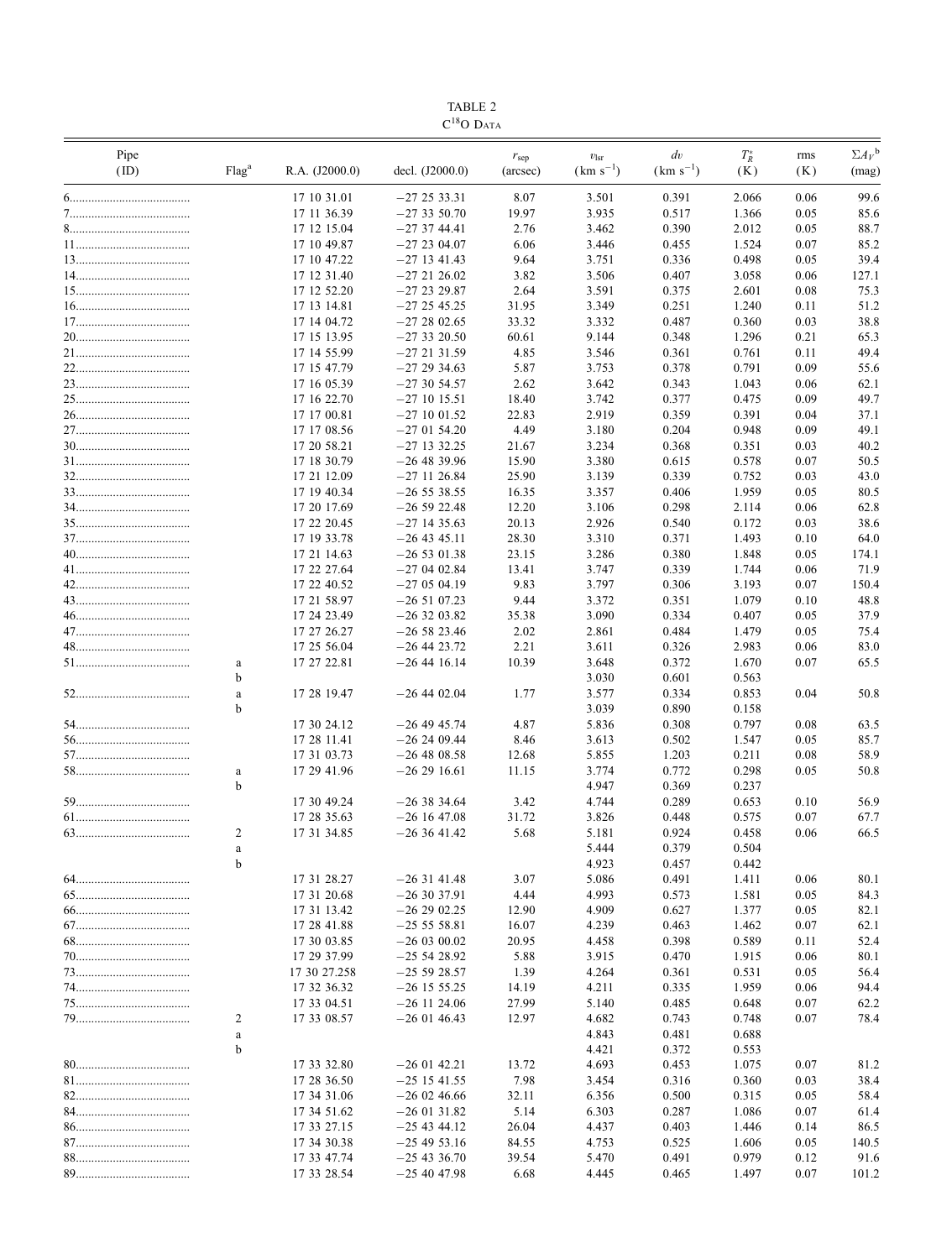|  |  | TABLE 2-Continued |
|--|--|-------------------|
|--|--|-------------------|

| Pipe<br>(ID) | Flag <sup>a</sup> | R.A. (J2000.0) | decl. $(J2000.0)$ | r <sub>sep</sub><br>(arcsec) | $v_{\rm lsr}$<br>$(km s^{-1})$ | $\frac{dv}{dt}$<br>$(km s^{-1})$ | $T_R^*$<br>(K) | rms<br>(K)   | $\Sigma A_V^{\ b}$<br>(mag) |
|--------------|-------------------|----------------|-------------------|------------------------------|--------------------------------|----------------------------------|----------------|--------------|-----------------------------|
|              |                   | 17 32 13.38    | $-252516.92$      | 20.35                        | 4.195                          | 0.376                            | 1.134          | 0.05         | 85.2                        |
|              |                   | 17 34 04.99    | $-253949.30$      | 36.68                        | 5.110                          | 0.517                            | 1.953          | 0.06         | 109.4                       |
|              | a                 | 17 34 47.18    | $-254629.21$      | 34.42                        | 5.221                          | 0.554                            | 1.530          | 0.15         | 126.5                       |
|              | b                 |                |                   |                              | 6.483                          | 0.351                            | 0.375          |              |                             |
|              |                   | 17 34 35.50    | $-25$ 43 16.26    | 2.97                         | 5.305                          | 0.478                            | 1.006          | 0.06         | 89.9                        |
|              |                   | 17 22 58.55    | $-235803.80$      | 5.53                         | 4.763                          | 0.501                            | 0.541          | 0.03         | 38.5                        |
|              |                   | 17 23 34.99    | $-24$ 02 22.61    | 36.19                        | 4.767                          | 0.660                            | 0.289          | 0.03         | 44.7                        |
|              | 2                 | 17 33 30.95    | $-253031.25$      | 20.77                        | 4.128                          | 1.000                            | 0.870          | 0.04         | 109.8                       |
|              | $\rm{a}$          |                |                   |                              | 4.393                          | 0.370                            | 1.052          |              |                             |
|              | $\mathbf b$       |                |                   |                              | 3.924                          | 0.305                            | 0.951          |              |                             |
|              | $\mathbf c$       |                |                   |                              | 3.401                          | 0.653                            | 0.280          |              |                             |
|              |                   | 17 34 40.17    | $-25$ 40 26.85    | 6.51                         | 5.347                          | 0.511                            | 1.166          | 0.07         | 100.2                       |
|              |                   | 17 25 02.08    | $-24$ 12 57.98    | 20.10                        | 4.714                          | 0.296                            | 1.466          | 0.10         | 56.0                        |
|              |                   | 17 32 44.405   | $-252109.07$      | 1.29                         | 3.840                          | 0.709                            | 0.144          | 0.05         | 58.9                        |
|              |                   | 17 22 39.29    | $-23$ 49 59.01    | 12.99                        | 3.342                          | 0.276                            | 1.648          | 0.12         | 81.7                        |
|              |                   | 17 34 20.53    | $-253404.73$      | 28.50                        | 4.714                          | 0.296                            | 1.466          | 0.04         | 141.4                       |
|              |                   | 17 36 22.844   | $-25$ 49 51.72    | 1.31<br>4.06                 | 2.830                          | 0.313                            | 1.236          | 0.05<br>0.04 | 51.8<br>54.0                |
|              |                   | 17 25 10.82    | $-240831.23$      |                              | 4.549                          | 0.337                            | 1.259          |              |                             |
|              | $\overline{2}$    | 17 24 58.64    | $-240650.64$      | 14.12<br>12.57               | 4.773                          | 0.313                            | 0.973          | 0.04<br>0.09 | 54.9<br>56.2                |
|              |                   | 17 31 31.51    | $-245851.30$      |                              | 5.623<br>5.863                 | 1.169<br>0.359                   | 0.394<br>0.634 |              |                             |
|              | a<br>b            |                |                   |                              | 5.244                          | 0.331                            |                |              |                             |
|              |                   | 17 35 44.90    | $-25302.00$       | 17.87                        | 5.846                          | 0.380                            | 0.487<br>2.420 | 0.05         | 132.8                       |
|              |                   | 17 28 38.67    | $-24$ 27 33.60    | 7.25                         | 6.091                          | 0.590                            | 0.511          | 0.04         | 38.1                        |
|              |                   | 17 34 42.113   | $-252028.85$      | 1.32                         | 3.595                          | 0.679                            | 0.295          | 0.04         | 62.7                        |
|              |                   | 17 23 48.45    | $-23$ 42 55.64    | 8.35                         | 4.952                          | 0.329                            | 1.348          | 0.09         | 64.6                        |
|              |                   | 17 23 36.61    | $-23$ 41 03.62    | 16.45                        | 4.675                          | 0.368                            | 1.161          | 0.09         | 67.3                        |
|              |                   | 17 23 05.58    | $-23$ 33 41.56    | 13.15                        | 4.980                          | 0.297                            | 0.283          | 0.03         | 30.6                        |
|              |                   | 17 35 06.55    | $-252057.07$      | 8.18                         | 3.999                          | 0.400                            | 0.625          | 0.13         | 70.4                        |
|              |                   | 17 35 40.31    | $-252218.62$      | 4.44                         | 3.744                          | 0.983                            | 0.536          | 0.04         | 75.7                        |
|              |                   | 17 30 32.30    | $-243527.55$      | 4.09                         | 5.245                          | 0.511                            | 0.470          | 0.10         | 51.0                        |
|              |                   | 17 27 17.43    | $-24$ 04 34.95    | 12.42                        | 4.488                          | 0.816                            | 0.353          | 0.03         | 50.5                        |
|              | a                 | 17 36 22.25    | $-252304.26$      | 26.51                        | 3.771                          | 0.316                            | 1.282          | 0.08         | 77.9                        |
|              | $\mathbf b$       |                |                   |                              | 3.022                          | 0.530                            | 0.371          |              |                             |
|              |                   | 17 36 30.85    | $-25$ 18 59.50    | 6.11                         | 3.602                          | 0.427                            | 0.953          | 0.07         | 87.0                        |
|              |                   | 17 35 18.71    | $-250755.03$      | 10.19                        | 15.079                         | 1.043                            | 0.338          | 0.08         | 58.0                        |
|              |                   | 17 37 07.28    | $-25$ 15 38.50    | 13.91                        | 3.866                          | 0.526                            | 0.450          | 0.06         | 74.7                        |
|              |                   | 17 38 05.64    | $-25$ 17 06.13    | 8.16                         | 3.511                          | 0.466                            | 1.168          | 0.09         | 81.3                        |
|              |                   | 17 37 50.86    | $-25$ 14 51.71    | 14.49                        | 3.934                          | 0.491                            | 1.658          | 0.04         | 85.0                        |
|              |                   | 17 28 46.93    | $-235346.54$      | 10.67                        | 3.156                          | 0.418                            | 1.881          | 0.11         | 56.0                        |
|              |                   | 17 38 58.21    | $-250744.93$      | 5.68                         | 2.930                          | 0.414                            | 1.247          | 0.07         | 57.2                        |
|              |                   | 17 39 28.03    | $-250713.19$      | 0.69                         | 2.478                          | 0.325                            | 0.975          | 0.20         | 52.7                        |
|              |                   | 17 39 41.74    | $-250142.33$      | 15.44                        | 3.072                          | 0.401                            | 0.514          | 0.09         | 57.9                        |
|              |                   | 17 36 56.58    | $-24$ 19 29.52    | 27.72                        | 3.155                          | 0.252                            | 0.433          | 0.04         | 50.1                        |

NOTE.—Units of right ascension are hours, minutes, and seconds, and declination degrees, arcminutes, and arcseconds.<br><sup>a</sup> Flag given to indicate C<sup>18</sup>O component for each extinction core. Components "a", "b", etc. are orde

Total column density expressed in magnitudes of extinction  $(A_V)$  measured in a Gaussian-weighted 56" beam on the NICER 2MASS map of Lombardi et al. (2006) and centered on the position of the C<sup>18</sup>O observation.

## 2.4. Results

We provide  $C^{18}O$  observations for 94 Pipe extinction cores in Table 2. Identifications correspond to the core IDs given by Alves et al.  $(2007)$ ,  $6$  and are identical to those given in Lada et al. (2007). The table includes the pointing center for each  $C^{18}O$ observation and the results of a Gaussian profile fit.

Nine extinction cores (10% of the sample) displayed multipeaked profiles in C18O; four of these cores consist of two, and in one case three, distinct lines. We record in the table individual

Gaussian fits to each component, identifying the stronger  $(T_R^*)$ line as the ''a'' cloud. In four of the nine cases, the lines are sufficiently blended that in addition to multicomponent fits, we also tabulated the fit of a single Gaussian to the double-peaked profile. We further analyze kinematically distinct and overlapping cloud components in  $\S$  4.1.

## 3. ANALYSIS

## 3.1. Completeness

In this section, we examine the completeness as a function of extinction core mass for our sample of 94 cores for which we obtained C18O line measurements. In Figure 2, we compare the

<sup>6</sup> The Alves et al. extinction core identifications and positions can be obtained using the VizieR service http://vizier.cfa.harvard.edu/viz-bin/ VizieR/, and have the catalog id of J/A+A/462/L17.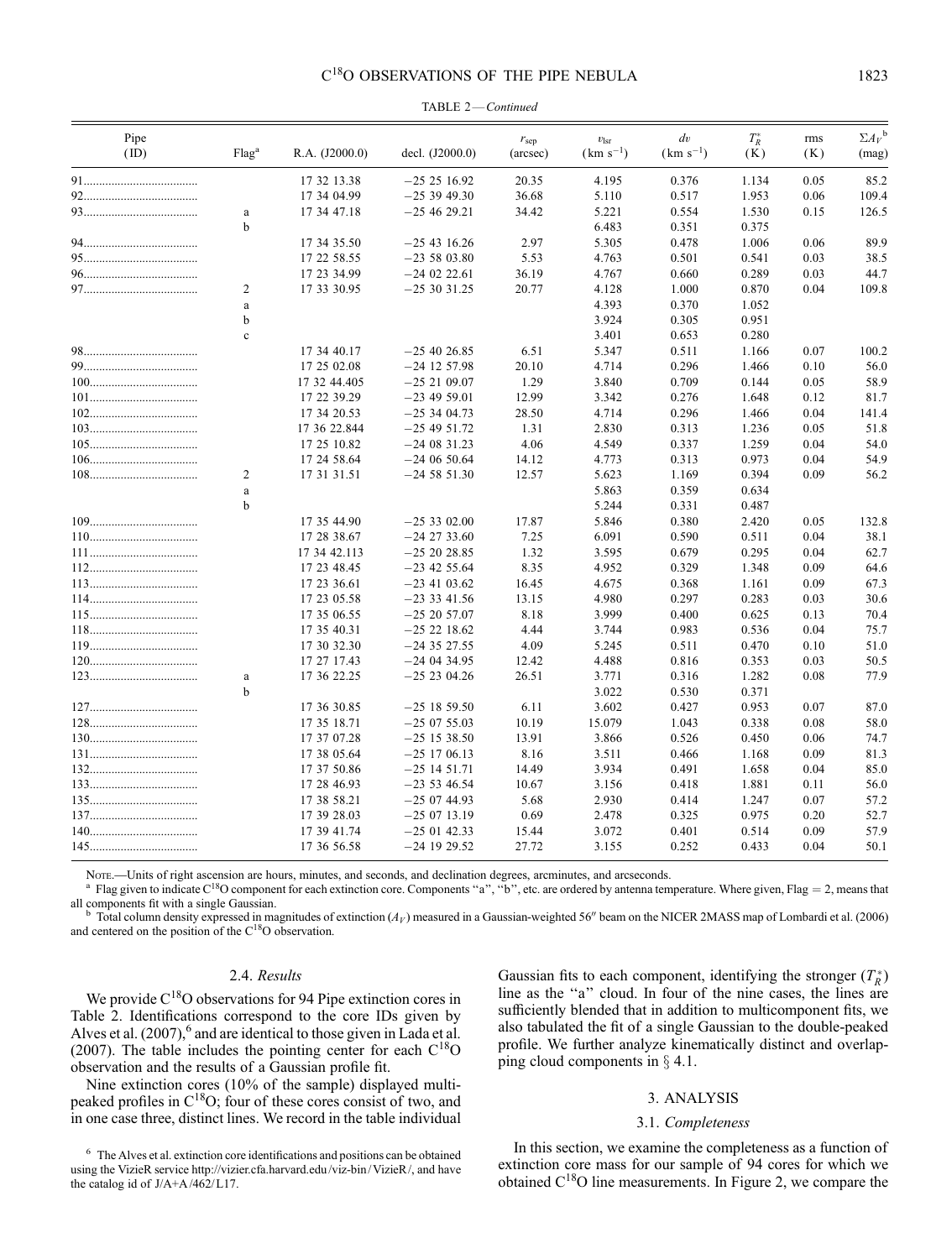

FIG. 2. - Completeness of CO sample. Mass functions for all 159 extinction cores (solid line) and for extinction cores with  $C^{18}O$  measurements (dashed line) are compared. Masses are taken from the wavelet-subtracted map as tabulated in Lada et al. (2007).

mass function of all 159 Pipe cores to the mass function for our sample with  $C^{18}O$  data. Note that the masses ( $M_{\text{core}}$ ) and radii of the extinction cores used in this paper were derived by and are found in Lada et al. (2007). Briefly, Lada et al. integrated the background-subtracted extinction map of Alves et al. (2007) for cores with positions and sizes determined by the two-dimensional version of Clumpfind (Williams et al.1994). We list in Table 3 our completeness statistics. Our sample includes 100% of the extinction cores with masses greater than about 3  $M_{\odot}$ , with the sole exception of the star-forming core Barnard 59 (Pipe-12;  $M = 20 M_{\odot}$ ). Between 1 and 3  $M_{\odot}$ , our sample is  $\sim$ 70% complete. Below 1  $M_{\odot}$ , our sample includes  $\sim$  40% of all the Alves et al. Pipe extinction cores.

Our observations of the Pipe extinction cores are spatially nonuniform. We plot in Figure  $3b$  the 2MASS/NICER extinction map from Lombardi et al. (2006), segregating cores with and without  $C^{18}$ O by color. For the main body of the Pipe (decl.  $<-24^{\circ}45'$ ), we achieved a degree of completeness much higher than in the composite core population:  $>80\%$  for  $1-3 M_{\odot}$  cores and  $>70\%$  of the sub-solar-mass cores. In the next section, we explore the spatial homogeneity of the properties of the observed cores.

#### 3.2. Spatial Homogeneity

In this section, we evaluate our sample of  $C^{18}O$  observed extinction cores, comparing internal subsets of the data that are defined by their location in the cloud. Spatial subsets provide a means to evaluate our somewhat nonuniform spatial coverage; however, our spatial partitioning of the Pipe nebula is further motivated by clear physical properties of the cloud.

In Figure  $3a$ , we illustrate the dependence of a core's radial velocity on Galactic longitude. The range of observed  $v_{\text{lsr}}$ , 3-7 km s<sup>-1</sup>, is consistent with that found for  $C^{18}O$  cores throughout Ophiuchus (Tachihara et al. 2000), although we do not observe any core with  $v_{\text{lsr}}$  < 2 km s<sup>-1</sup>, of which Tachihara et al. observed several.<sup>7</sup> But unlike Ophiuchus, the spatial distribution of  $v_{\text{lsr}}$  is highly structured, displaying strong correlations with Galactic longitude.

Based on our spatial completeness and these  $v_{\text{lsr}}$  variations, we divided the Pipe nebula into three regions. Each region was assigned a name that alludes to the morphology of a smoking

TABLE 3  $\rm C^{18}O$  Core Completeness

|                  | FULL CATALOG    |               |            | <b>STEM AND BOWL</b> |               |            |  |
|------------------|-----------------|---------------|------------|----------------------|---------------|------------|--|
| $\log M_{\odot}$ | $N_{\rm cores}$ | $N_{\rm obs}$ | $%$ Obs.   | $N_{\rm cores}$      | $N_{\rm obs}$ | $%$ Obs.   |  |
| $-0.550$         | 31              | 13            | 42.        | 17                   | 12            | 71.        |  |
|                  | 45              | 19            | 42.        | 21                   | 16            | 76.        |  |
|                  | 34              | 24            | 71         | 23                   | 20            | 87.        |  |
| 0.350            | 31              | 21            | 68.        | 18                   | 15            | 81.        |  |
|                  | 13              | 13            | 100.       | 13                   | 13            | 100.       |  |
| 0.950            | 4               | 4             | 100.       | 4                    | 4             | 100.       |  |
|                  |                 | $\Omega$      | $\Omega$ . |                      | $\Omega$      | $\Omega$ . |  |

pipe (see Fig. 3). There is a long (4.2 , 10 pc) straight (aspect ratio,  $a/b \sim 3.5$ ) filament tracing eastward from Barnard 59 [ $(l, b)$  =  $(357.1^\circ, 7.1^\circ)$ ], which Barnard et al. (1927) originally called the ''Sinkhole.'' We will refer to this very straight filament as the "Stem" of the Pipe. The Stem displays extremely little variation in  $v_{\text{lsr}}$  about a mean of 3.5 km s<sup>-1</sup>. The Stem merges with a large dark "Bowl" at approximately  $l = 0^{\circ}$ , which is where  $v_{\text{lsr}}$  increases by 1.5 km s<sup>-1</sup>, although there is larger dispersion in  $v_{\text{lsr}}$  in the Bowl than in the Stem. Above the Bowl (decl.  $\langle -24.75^{\circ} \rangle$ ), there are widely dispersed smaller clouds, including the dark globules of Barnard 68, 72, and 74. We will call this region the "Smoke"; our  $C^{18}O$  sample is most incomplete in the Smoke. For reference, the Smoke of the Pipe connects to an extinction bridge (beyond this map) that extends  $10^{\circ}$  northward (Dobashi et al. 2005), connecting it to the Ophiuchus main cloud.

We used two-sided Kolmogorov-Smirnov (K-S) tests to determine whether these spatial samples could be drawn from the same parent. For these samples, there is a null possibility  $(10^{-8})$  that the  $v_{\text{lsr}}$  distributions for the Stem and the Bowl are drawn from the same parent. The Smoke's  $v_{\text{lsr}} \sim 5 \text{ km s}^{-1}$  is very similar to, and probably drawn from, the same parent as the Bowl; the K-S probability for the Bowl and the Smoke is 0.18. Careful inspection of Figure 3a, however, reveals that bulk variations in  $v_{\text{lsr}}$  with position in the cloud are actually more interesting in detail than we have examined here. In particular, the increased dispersion of  $v_{\text{lsr}}$ in the Bowl is due to systematic motions  $(\S 4.1)$ , while most of the extinction cores that we found to display multiple  $C^{18}O$  components are also found in the Bowl.

We tested the extinction cores' remaining physical parameters  $(T_R^*, \Delta v, M_{\text{core}})$  for spatial homogeneity using these subsets. In Figure 4, we plot these three physical core parameters versus Galactic longitude. Note that for simplicity, the figure only segregates the Smoke cores by symbol; Bowl cores are those with  $4^{\circ} > l > 0^{\circ}$  (and decl.  $> -24.75^{\circ}$ ). As can be inferred visually from Figure 4a, the three Pipe regions cannot be distinguished  $(P_{K-S} \sim 0.3)$  by the values of antenna temperature  $(T_R^*)$ .

The spatial distribution of  $C^{18}O$  line widths is shown in Figure 4b. While the Smoke cores could have the same parent as those of either the Stem or the Bowl, the Stem and the Bowl have  $\Delta v$  distributions sufficiently different ( $P_{K-S} \sim 0.002$ ) to warrant closer inspection. Cores with multiple CO components were not used for these tests, although the test results do not change when they are included. The slight differences between the Stem and the Bowl remain even if we remove the two  $\Delta v > 0.8$  km s<sup>-1</sup> cores, which could also represent unresolved double-lined components. To further explore the slight difference in line widths between the Stem and the Bowl, we plot  $\Delta v$  as a function of  $v_{\text{lsr}}$ in Figure 5. As we have shown that the Stem and the Bowl have distinct, distinguishable  $v_{\text{lsr}}$  distributions, it is not surprising that the slight differences in  $\Delta v$  for these two regions manifest themselves in

<sup>&</sup>lt;sup>7</sup> Two cores having  $v_{\text{lsr}} > 7$  km s<sup>-1</sup>, specifically at 9 and 15 km s<sup>-1</sup>, do not appear in Fig. 3, and are not further examined in this work.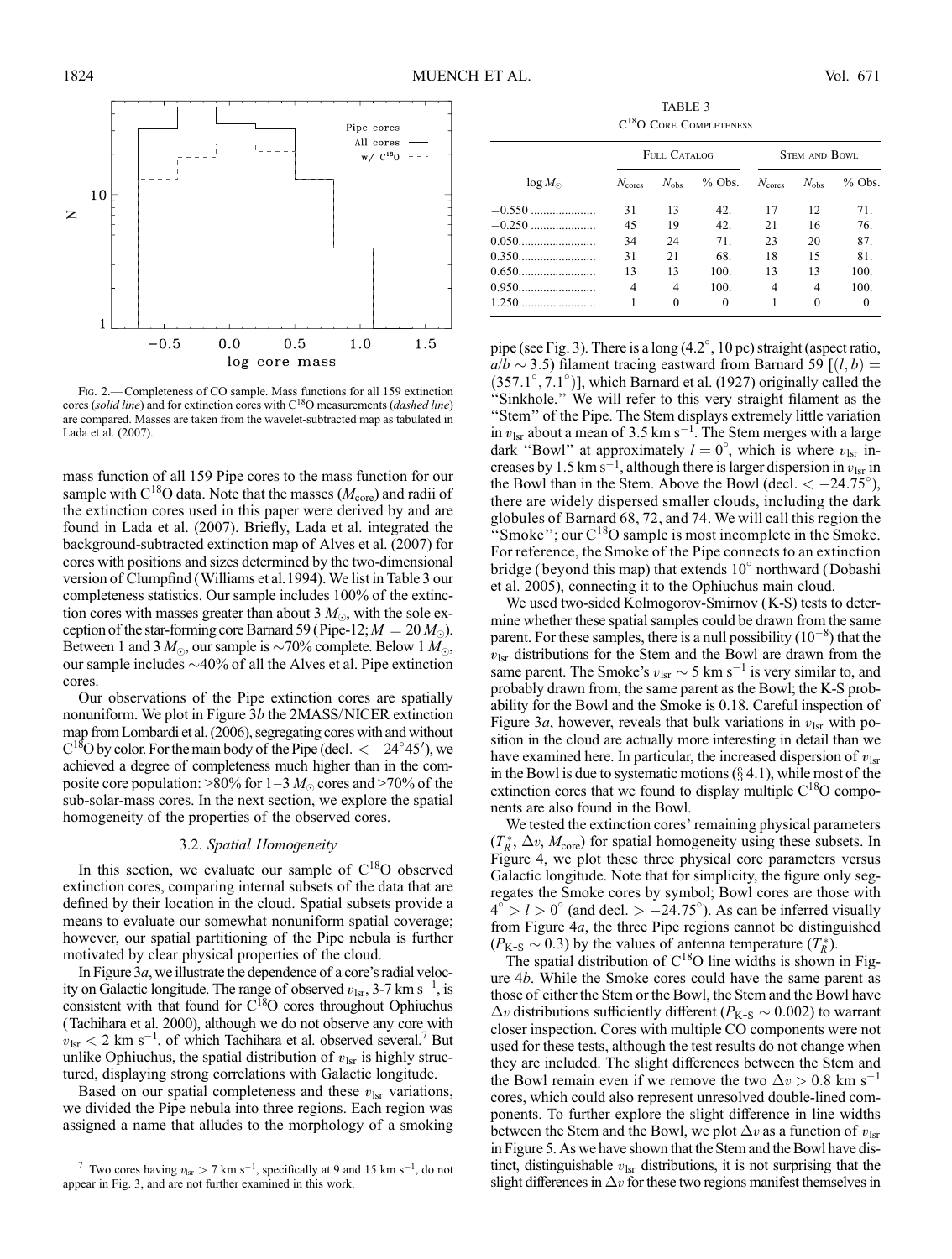

Fig. 3.— Spatial distribution of Pipe extinction cores. Top: Spatial variations in  $v_{\text{lsr}}$  of the Pipe cores observed in C<sup>18</sup>O. Bottom: Spatial distribution of Pipe cores with and without C<sup>18</sup>O measurements, with underlying reverse gray-scale image of the Pipe nebula in extinction (Lombardi et al. 2006). Three subregions of the Pipe referred to in text (Stem, Bowl, and Smoke) and used to characterize the sample are so labeled. Sources surrounded by diamonds display multiple C<sup>18</sup>O line components. The bottom figure was created using SAOImage DS9 (Joye & Mandel 2003).

a correlation with  $v_{\text{lsr}}$ . A linear fit suggests that  $\Delta v$  increases by 0.05 km s<sup>-1</sup> per unit increase in  $v_{\text{lsr}}$ . As we will discuss further in  $\S$  4.1.2, the larger line widths within the Bowl are related to an interesting large-scale kinematic feature of the Pipe nebula.

Interestingly, the distribution of extinction core masses along the length of the Pipe is consistent with a single parent population:  $P_{K-S} \sim 0.3$  when comparing the Bowl to the Stem. Furthermore, the mass distributions for that sample of cores with  $C^{18}O$  in the three regions are also indistinguishable ( $P_{K-S} \sim 0.1$ ). Moreover, the mass distribution of extinction cores that display multiple  $C^{18}O$ components is basically uniform, and we confirm the vast majority of these extinction cores as real, dense cloud structures. Thus, we can conclude that the removal of such multicomponent ''cores'' from the ensemble core mass function would not change any of the conclusions of Alves et al. (2007). In fact, there is no quantity in our data that is systematically contaminated by extinction cores displaying multiple C<sup>18</sup>O components.

## 3.3. Correlations

## 3.3.1. Core Line Width-Size

There is no true correlation between the physical size of the Pipe extinction cores and their  $C^{18}O$  line width (Fig. 6). A weak negative correlation ( $r_c \sim -0.2$ ) is misleading, because a leastabsolute-deviation linear fit, which is robust against the clear outliers in this sample, reveals nothing meaningful. All fits and correlation coefficients are given in Table 4.

As we only sample the line width at the center of each extinction core, it is perhaps meaningful to ask if the  $C^{18}O$  line width varies on larger angular scales within the Pipe nebula. While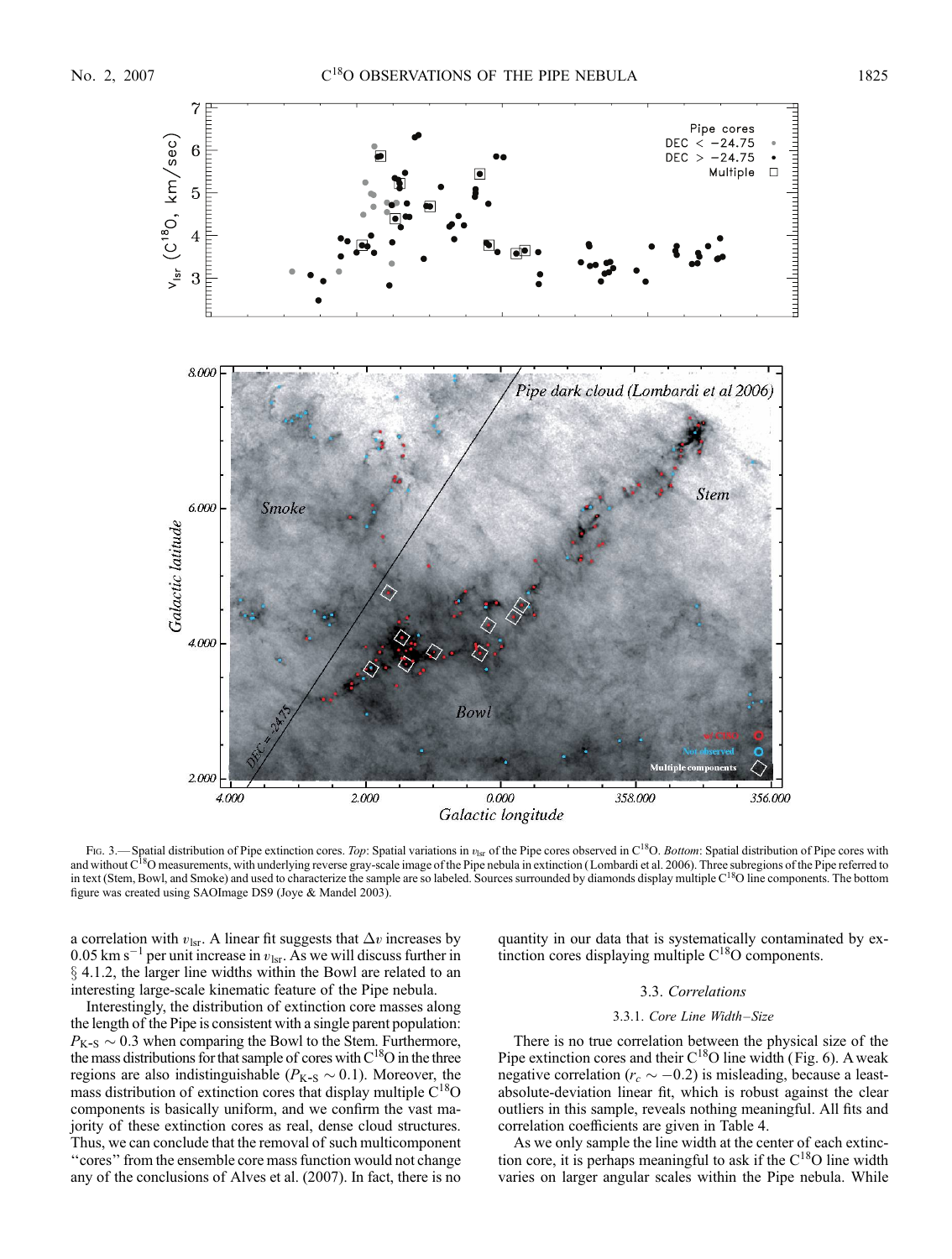

Fig. 4.—Homogeneity of core samples. Core gas and dust measurements as a function of Galactic longitude. For multiple component cores, we plot the profile fit values for the ''a'' or brighter component.

variations of  $v_{\text{lsr}}$  on the largest scales of the Pipe are discussed in  $\S$  4.1, we can compare our results to the integrated C<sup>18</sup>O line widths data published by Onishi et al. (1999). These NANTEN data were taken with a beamwidth 3 times larger than the ARO 12 m, and their  $C^{18}O$  data correspond only to undersampled maps of 13CO peaks, which miss much of the structure of the Pipe. Indeed, we find that 12 NANTEN C<sup>18</sup>O cores contain 20 extinction cores. In 8 cases where a single NANTEN core contains only  $1-2$  extinction cores, we find that an additional line width com-



Fig. 5.—Correlation of  $\Delta v$  with  $v_{\text{lsr}}$ . Symbols segregated by color correspond to cores in the Stem and Bowl of the Pipe. Smoke cores are not included in this plot. Circles surrounded by squares represent the "a" component of extinction cores displaying two  $C^{18}O$  components. Note the very small dispersion in the values of both  $v_{\text{lsr}}$  and  $\Delta v$  in the Stem. A least-absolute-deviation fit is shown (Table 4).



Fig. 6.—Core line width-size relation for Pipe cores. Circles surrounded by squares represent the "a" component of extinction cores displaying two  $C^{18}O$ components. A least-absolute-deviation fit is shown (Table 4).

ponent on the order of the line width of an individual extinction core is needed to recover the larger scale integrated line width. Determining whether this additional component comes from organized  $v_{\text{lsr}}$  variations in the gas or from general intercore turbulence requires fully sampled maps. We do note that in a few cases where we have measurements for multiple extinction cores per NANTEN core,  $v_{\text{lsr}}$  variations between cores within the NANTEN beam are sufficient to explain these differences.

### 3.3.2. Core Line Width-Mass

In this section, we explore the dependence of the  $C^{18}O$  line width on the mass of the individual Pipe extinction cores. We use the mass of each Pipe extinction core as derived from the wavelet analysis of the extinction map, which effectively subtracts away the diffuse cloud in which the core is enveloped. As is clear in Figure 7*a*, there is no positive correlation between a core's mass and its line width, as would be expected if the cores are in a state of virial equilibrium. As was the case for the line width-size relation, the scatter in this diagram might suggest that mass and line width are negatively correlated, since larger line widths are more frequently observed for less massive  $(<1 M<sub>o</sub>)$  cores. But such an inference is due primarily to outliers, as our linear fit shows no correlation.

It may not be reasonable to assume that the line width at the extinction peak should correlate with core mass. The  $C^{18}O$  beam traces the entire column density along the line of sight, which would include any contribution from the intercore material whose mass is not reflected in Figure 7a due to the removal of the background by the wavelet analysis. Furthermore, for 75% of the Pipe cores, the C18O beam subtends less than 20% of the area of

TABLE 4 Correlation Analysis

|                | Err <sup>a</sup> |      |                    |
|----------------|------------------|------|--------------------|
| $\Delta v$ vs. | a <sub>0</sub>   | a1   | $r_c^{\mathrm{b}}$ |
|                | 0.21             | 0.05 | 0.24               |
|                | 0.43             | 0.02 | $-0.17$            |
|                | 0.40             | 0.01 | $-0.15$            |
|                | 0.47             | 0.25 | 0.08               |

Result of linear least-absolute-deviation fit; a1 is the slope of the fit. Correlation coefficient.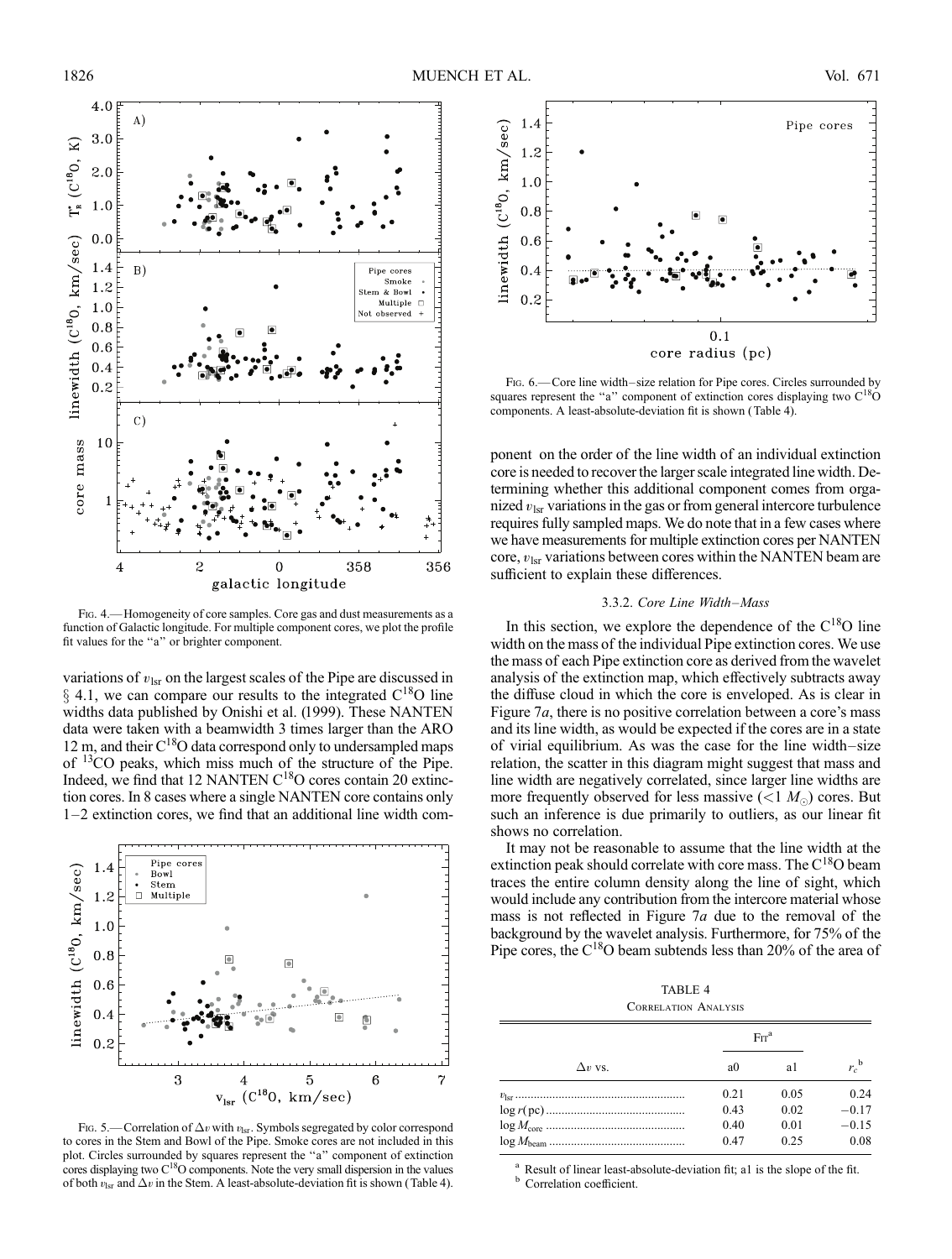

Fig. 7.—Core line width–mass relations for the Pipe. Left: Line width is plotted as a function of core mass, derived from the wavelet-subtracted map of Alves et al. (2007) and tabulated in Lada et al. (2007). Right: Line width is plotted as a function of the integrated column density seen by the radio beam, and expressed in mass units. Beam fluxes are given in Table 2. Circles surrounded by squares represent the "a" component of extinction cores with two C<sup>18</sup>O components. A least-absolute-deviation fit is shown ( Table 4).

the extinction core. Perhaps it is more precise to ask if the line width correlates with the observed column density in the AR012m beam  $(56'')$  as determined from the 2MASS/NICER extinction map without subtracting for background. Using wphot in IRAF, we measured the total flux expressed in  $A_V$  within a Gaussian-weighted beam with a 56<sup>"</sup> FWHM and summed to 3  $\sigma$  ( $R = 71$ "). Table 2 is supplemented with these fluxes. In Figure 7b, we convert this flux to mass<sup>8</sup> and compare it to the line width. A linear fit suggests that line width is more correlated to central beam mass than core mass. This could suggest that extinction cores that find themselves embedded in larger cloud envelopes have slightly larger line widths than cores that are isolated. Because ammonia observations that trace higher density gas confirm the lack of line width variations with the cores' sizes (Rathborne et al. 2007), we instead believe that our  $C^{18}O$  data are picking up non-negligible emission from intercore gas.

## 4. DISCUSSION

## 4.1. Large-Scale Kinematics of the Pipe Nebula

In this section, we examine the large-scale kinematics of the Pipe nebula. As was clear in Figure 3, the dense extinction cores in the molecular cloud display strong spatial  $v_{\text{lsr}}$  variations. The  $v_{\text{lsr}}$  distribution function (Fig. 8) of these cores allows us to broadly characterize the Pipe nebula's dense core kinematics, which appear to consist of two components. Fitting these components as Gaussian distributions yields central velocities of  $v_{\text{lsr,1}} = 3.48$  and  $v_{\text{lsr,2}} =$ 4.95 km s<sup>-1</sup>, with corresponding dispersions of  $\sigma(v_1) = 0.37$  and  $\sigma(v_2) = 0.55$  km s<sup>-1</sup>.

Using the  $v_{\text{lsr}}$  distribution function for the dense extinction cores as a guide, the global kinematic structure of the Pipe cloud becomes very evident in the <sup>13</sup>CO channel maps of Onishi et al. (1999). Overlaying two channel maps centered at 3.5 and 5 km  $s^{-1}$ onto our extinction map in Figure 9, we show that these two components are clearly spatially organized: the primary component of the Pipe is a 15 pc long filament centered at  $v_{\text{lsr}} \sim 3.5 \text{ km s}^{-1}$ and stretching  $(7^\circ)$  across our entire field of view. Surprisingly, this main component is narrow both physically and kinematically, especially in the Stem of the Pipe. As it twists around one side of the Bowl, the main component is somewhat redshifted  $(v_{\text{lsr}} \sim 4 \text{ km s}^{-1})$  relative to the Stem, but shifts back to 3.5 km s<sup>-1</sup> for  $l > 1.5^{\circ}$  (see also Fig. 3*a*). The molecular material of the 5 km s<sup>-1</sup> component is concentrated in a coherent feature within the Bowl that parallels the slightly redshifted portion of the main component.



FIG. 8.— The  $v_{\text{lsr}}$  distribution function for the Pipe C<sup>18</sup>O cores. A two-component Gaussian profile fit is shown; see text.

<sup>8</sup> The conversion from total column density as measured in magnitudes of extinction ( $A_V$ ) is 0.00757  $M_{\odot}$  mag<sup>-1</sup>. This constant is derived assuming a distance of 130 pc (Lombardi et al. 2006), using a size of 30" pixel<sup>-1</sup> in the extinction map, and employing the basic atomic and astrophysical constants as given by Cox (2000).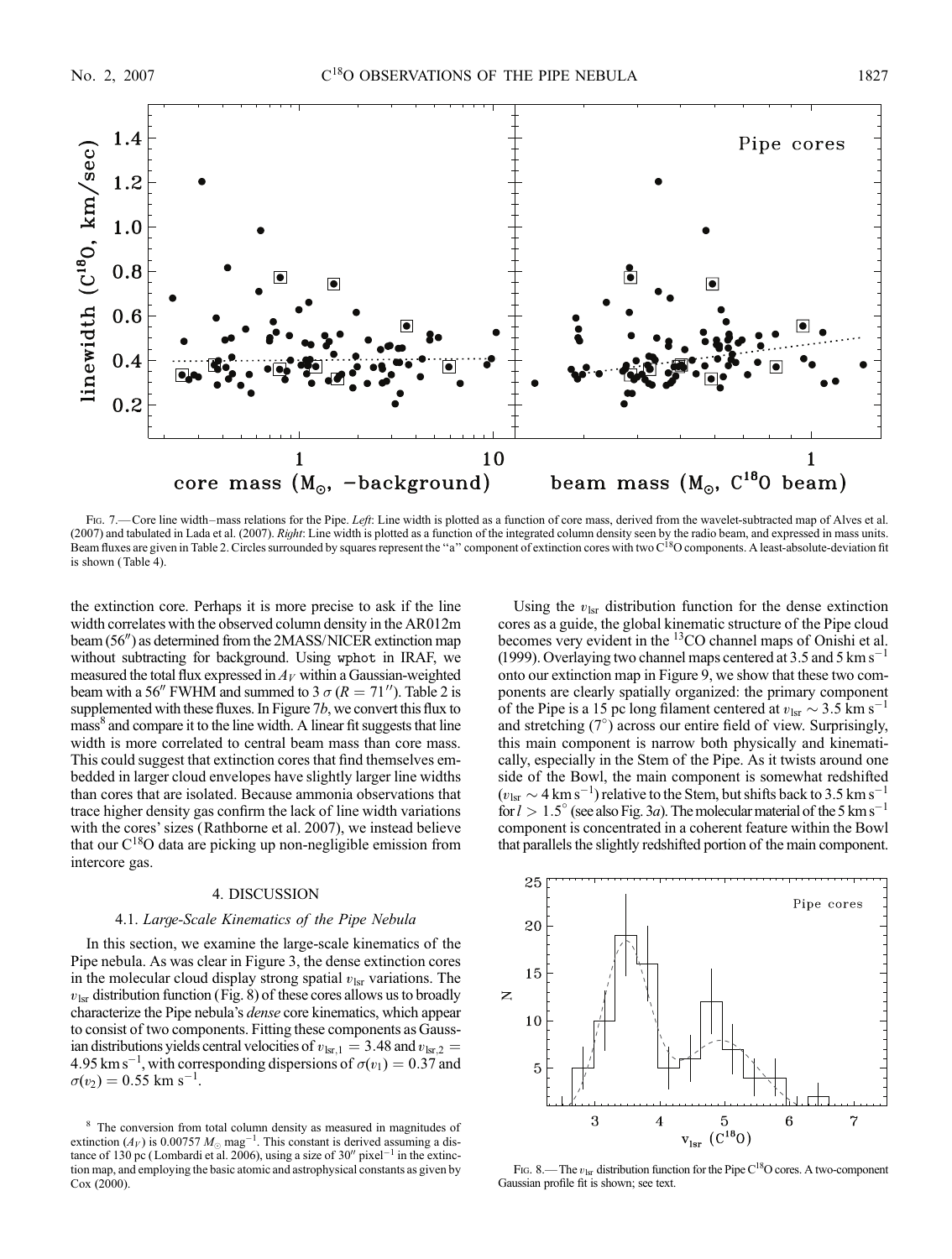

Fig. 9.—Smoothed <sup>13</sup>CO channel maps at 3.5 (*white contours*) and 5.0 (*red contours*) km s<sup>-1</sup>, illustrating the two primary velocity components of the Pipe nebula (data from Onishi et al. 1999). These components trace the large-scale kinematic feature we refer to as the Pipe molecular ring. Black contours correspond to the waveletsubtracted map of Alves et al. (2007), overplotted on the complete 2MASS extinction map (inverted gray-scale). This figure was created using SAOImage DS9 (Joye & Mandel 2003).

It overlaps the 3.5 km s<sup>-1</sup> component at  $l = 0^{\circ}$  and  $l = 1.5^{\circ}$ , forming an apparent "ring" in the Bowl. We now explore more closely the kinematics of each portion of the Pipe.

#### 4.1.1. Kinematics of the Stem

As is clear in Figure 5, the Stem of the Pipe displays a very different kinematic signature than the Bowl; specifically, the extinction cores in the Stem display smaller dispersions in both line width and  $v_{\text{lsr}}$ . The Stem consists of a single well-organized, very linear structure. For Stem cores with C<sup>18</sup>O data, we can fit the  $v_{\text{lsr}}$  distribution function with a single component, which is narrower even than the 3.5 km  $s^{-1}$  component fit in Figure 8. Over its 10 pc length, the dense cores in the Stem display a coreto-core standard deviation,  $\sigma(v_{\rm lsr})$ , of only 0.27 km s<sup>-1</sup>. On the one hand, the core-to-core motions in the Stem are slightly larger than the sound speed (0.2 km  $s^{-1}$  at 10 K).<sup>9</sup> On the other hand, the gas contained within the Stem cores is subsonic; the median one-dimensional C18O velocity dispersion for the gas within a dark extinction core in the Stem is  $\sigma_{1D} = 0.16$  km s<sup>-1</sup> ( $\Delta v =$ 0.38 km s<sup>-1</sup>), with a variance of  $1.3 \times 10^{-3}$ . Summing these gas motions, i.e.,  $\sigma(v_{\text{lsr}})$  and  $\sigma_{\text{1D}}$ , in quadrature, we derive a total one-dimensional velocity dispersion for C18O in the Stem of 0.32 km s<sup>-1</sup>, or 0.56 km s<sup>-1</sup> in three dimensions ( $\sigma_{3D}$ ). Again, this is not much larger than the three-dimensional sound speed of molecular hydrogen (0.35 km  $s^{-1}$ ). Moreover, it is significantly smaller than those values typical for 10 pc structures as derived by Larson (1981). Those structures display  $\sigma_{3D} \sim 2.5$  km s<sup>-1</sup>.

Larson commented that on these (10 pc) physical scales, largescale  $v_{\text{lsr}}$  gradients contribute significantly to  $\sigma_{3D}$ . By eye, any gradient of  $v_{\text{lsr}}$  with Galactic longitude (Fig. 3*a*) appears quite small; a linear fit yields a gradient of  $|\delta v_{\rm lsr}| \sim 0.1 \pm 0.1$  km s<sup>-1</sup> deg<sup>-1</sup>. The bulk motion of the gas along the Stem appears much more organized than in those clouds described by Larson. An alternate source for such a missing and substantially larger nonthermal component could be the lower density core and cloud envelopes. Our analysis of  $C^{18}O$  on different size scales ( $\S$  3.3.1) suggests that any ''additional'' nonthermal line width can only be on an order of the typical line width, raising  $\sigma_{3D}$  insignificantly. To examine gas at large scales and lower densities, we summed the Onishi et al. <sup>13</sup>CO line over the Stem; this experiment yields a total <sup>13</sup>CO line width of  $\sim$ 1 km s<sup>-1</sup>, or  $\sigma_{3D} \sim 0.7$  km s<sup>-1</sup>. We conclude that our observations of the dark extinction cores in the Stem of the Pipe are tracing the dense portions of a cloud in a different physical state than characterized by clouds studied by Larson.

#### 4.1.2. The Bowl and a Ring

The Bowl is clearly composed of molecular gas from the two main velocity components, and it appears that these two velocity components trace a large coherent ringlike (in projection) structure of molecular material in the Bowl. We believe that the Pipe molecular ring is not a shell, because there are neither dense extinction cores nor significant <sup>13</sup>CO emission at any velocity at the center of the ring. Although the two components can be seen clearly in the  ${}^{13}CO$  data cube of Onishi et al. (1999), the existence of multiple components in the Pipe was discussed only briefly by Onishi et al., who noted three  $C^{18}O$  cores at the eastern end of the ring that overlapped spatially, but had differing values of  $v_{\text{lsr}}$ .

<sup>&</sup>lt;sup>9</sup> Rathborne et al. (2007) found a typical kinetic temperature of  $12 \pm 2$  K using ammonia measurements of a sample of these Pipe cores.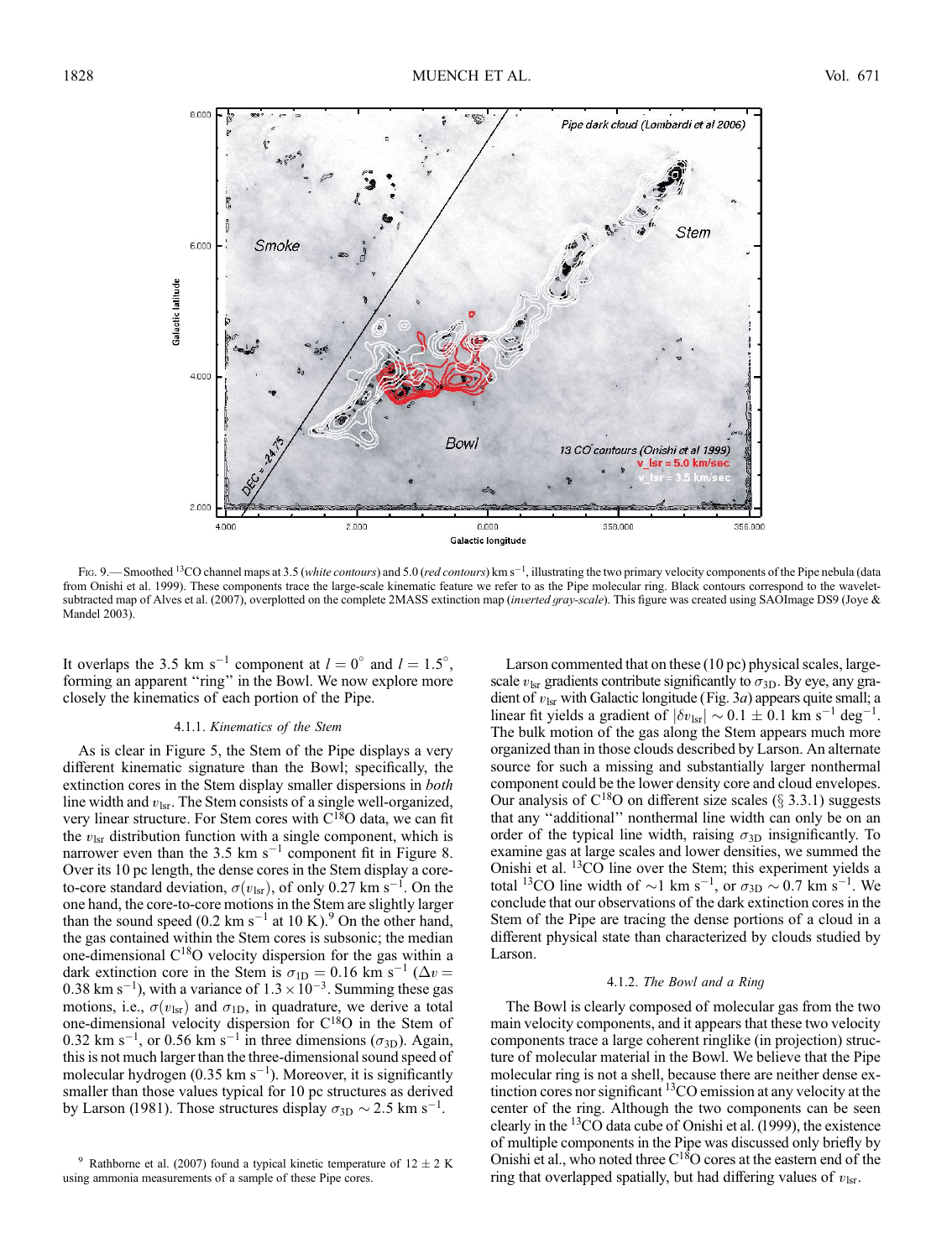|        |                     | <b>REGIONAL CLOUD AND CORE EXTINCTION PROPERTIES</b> |                               |                    |                                           |                                           |
|--------|---------------------|------------------------------------------------------|-------------------------------|--------------------|-------------------------------------------|-------------------------------------------|
|        |                     | $C_{\text{LOUD}}^a$                                  | $\mathrm{Cores}^{\mathrm{b}}$ |                    |                                           |                                           |
| REGION | $N_{\text{pixels}}$ | Total Flux<br>$(\Sigma A_V; \text{mag})$             | Mass<br>$(M/M_{\odot})$       | $N_{\text{cores}}$ | $\Sigma M_{\rm total}$<br>$(M/M_{\odot})$ | $\Sigma M_{\rm bcksb}$<br>$(M/M_{\odot})$ |
|        | 68621               | 196012                                               | 1500                          | 53                 | 208                                       | 102                                       |
|        | 83498               | 410748                                               | 3100                          | 57                 | 308                                       | 95                                        |
|        | 24519               | 147437                                               | 1100                          | 37                 | 230                                       | 70                                        |
|        | 146272              | 367895                                               | 2800                          | 49                 | 106                                       | 47                                        |

TABLE 5 Regional cloud and core extinction properties

<sup>a</sup> Cloud extinction properties derived from total extinction map of Lombardi et al. (2006) without subtraction for background. One pixel has an angular size of 30<sup>*n*</sup>. Although the regions are not circular, an effective radius for each region can be calculated as  $0.01(N_{\text{pixels}})^{1/2}$  pc, assuming a distance of 130 pc (Lombardi et al. 2006).

 $b$  Core masses derived by summing individual extinction core masses as listed in Alves et al. (2007) without subtraction for the background cloud ( $\Sigma M_{\text{total}}$ ) and after wavelet subtraction of the background ( $\Sigma M_{\text{bcksb}}$ ; Lada et al. 2007). <sup>c</sup> Note that the ring region is enclosed by the Bowl.



Fig. 10.—Variations in radial velocity within the Pipe molecular ring as traced by the  $C^{18}O$  data of the dark extinction cores (*circles*). Open circles correspond to cores with multiple C<sup>18</sup>O components; the  $v_{\text{lsr}}$  of each component is shown. The 1  $\sigma$ dispersion in C<sup>18</sup>O is overplotted for each point. The dashed line at  $v_{\text{lsr}} = 4.5 \text{ km s}^{-1}$ corresponds approximately to that velocity at which emission from 13CO can be seen around the entire ring. The projection onto polar coordinates was performed centering on  $(l, b)_0 = (0.755^\circ, 4.172^\circ)$ . The axis of increasing Galactic longitude (east) corresponds to  $0^{\circ}$ ; 90° is increasing Galactic latitude (north); 180° corresponds to where the base of the Stem and the ring meet (west,  $l \sim 0^{\circ}$ ).

At  $v_{\text{lsr}} = 4.5 \text{ km s}^{-1}$ , the Pipe molecular ring forms a projected ellipse in <sup>13</sup>CO, with maximum spatial dimensions of  $4.7 \times 2.9$  pc and an effective radius  $[(\text{area}/\pi)^{1/2}]$  of 2.1 pc. Its total mass is  $\sim$ 1100  $M_{\odot}$  (Table 5), which was calculated from the Lombardi et al. (2006) 2MASS extinction map, and excludes the flux of the central hole, with a radius of  ${\sim}1$  pc and a mass of  $150\,M_\odot.$  Alves et al. identified 37 dark extinction cores in this ring; these dense cores comprise  $\sim 6\%$  of the total ring mass. We observed 32 of them in  $C^{18}O$ .

The ballistics of the dense extinction cores as determined from our  $C^{18}O$  observations permit us to further investigate the nature of this ring. Taken as an ensemble, the maximum radial velocity difference for the ring cores is 2.2 km s<sup>-1</sup>, with  $\sigma(v_{\rm lsr}) = 0.61$  km s<sup>-1</sup>. These core-to-core motions are (very) large relative to the motions of cores in the Stem (Fig. 3), and are due at least in part to the systematic nature of the  $v_{\text{lsr}}$  variations around the ring. These core motions are not, however, sufficient to allow them to escape the gravitational field of the Ring ( $v_{\text{esc}} \sim 2.35 \text{ km s}^{-1}$ ). After projecting the locations of the cores into polar coordinates,<sup>10</sup> we plot the values of  $v_{\text{lsr}}$  versus angle,  $\theta$ , which places us in the reference frame of the ring, and angularly traces the ring's circumference (Fig. 10).<sup>11</sup> First, we can see that the dense cores are not behaving as a rotating ring, which would trace a parabola in this figure. There are instead strong gradients in  $v_{\text{lsr}}$  at  $\theta = 0^{\circ}$  and  $\ddot{\theta} = -180^{\circ}$ . The cores in the northern half of the ring ( $\theta > 0$ ) are only somewhat redshifted relative to the main cloud ( $v_{\text{lsr}} =$  $4 \text{ km s}^{-1}$ ), while their localized core-to-core motions are similar to the Stem  $[\sigma(v_{\rm lsr}) \sim 0.27 \text{ km s}^{-1}]$ ; Table 6].

<sup>10</sup> Projection centered at  $(l, b)$ <sub>0</sub> =  $(0.755^{\circ}, 4.172^{\circ})$ 

<sup>11</sup> The value  $\theta = 0^\circ$  corresponds to increasing Galactic longitude (east); 90<sup>°</sup> is increasing Galactic latitude (north);  $\pm 180^\circ$  corresponds to where the base of the Stem and the ring meet (west,  $l \sim 0^{\circ}$ ).

TABLE 6 RING C<sup>18</sup>O PROPERTIES

| Ouadrant                               | $N_{\rm cores}$ | $\langle v_{\rm lsr} \rangle$ | $\sigma(v_{\rm lsr})$ | $\langle \sigma_{1d} \rangle$ |
|----------------------------------------|-----------------|-------------------------------|-----------------------|-------------------------------|
|                                        | 6               | 4.05                          | 0.29                  | 0.19                          |
|                                        | $\mathfrak{D}$  | 4.02                          | 0.18                  | 0.23                          |
|                                        | 12              | 5.17                          | 0.61                  | 0.20                          |
| $-90^{\circ} \rightarrow -180^{\circ}$ |                 | 5.09                          | 0.54                  | 0.23                          |
| North                                  | 8               | 4.04                          | 0.27                  | 0.20                          |
| South                                  | 19              | 5 1 4                         | 0.59                  | 0.21                          |

Nore.—All velocity dispersions are given in units of  $km s^{-1}$ .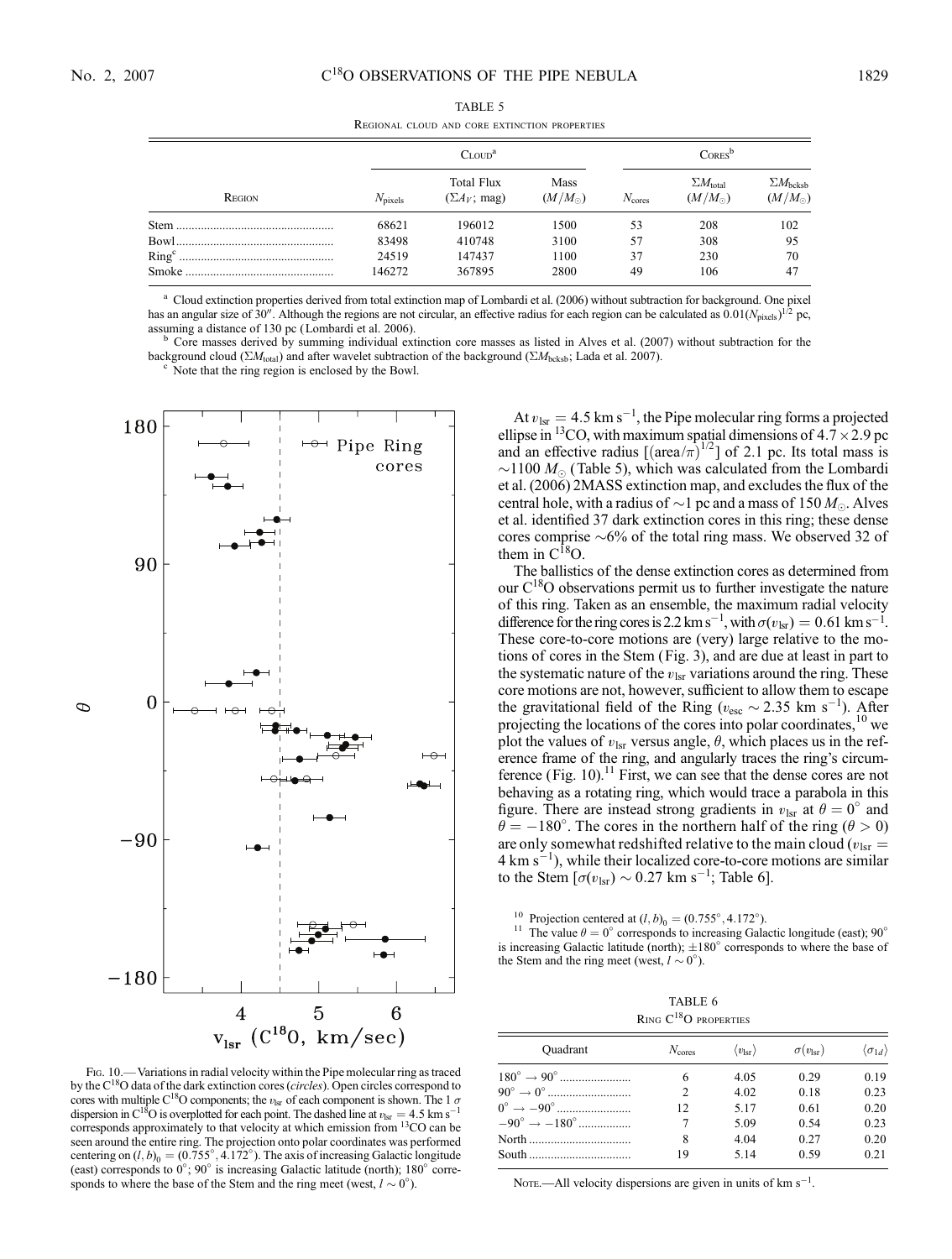

Fig. 11.— Variations in radial velocity along the Pipe molecular ring traced using the <sup>13</sup>CO data of Onishi et al. (1999). This figure is the <sup>13</sup>CO Galactic longitudevelocity diagram (*l*, *v*) averaged over a 0.6° band centered at  $b = 3.9$ °. It corresponds to the <sup>13</sup>CO gas enveloping those cores with negative values of  $\theta$  in Fig. 10. The extinction cores in this part of the ring are overplotted as crosses, using their  $C^{18}O$  $v_{\text{lsr}}$ . The crosses have widths in *l*, *v* corresponding to the extinction core's radius and  $C^{18}O$  line width.

The extinction cores in the southern half of the ring are clearly centered on the 5 km  $s^{-1}$  cloud component. However, they display radial velocity variations  $[\sigma(v_{\text{lsr}}) \sim 0.6 \text{ km s}^{-1}]$  that do not appear to be related to the overall ring structure, and are much larger than in the northern half. To better illustrate these motions, we plot in Figure 11 a <sup>13</sup>CO position-velocity diagram aligned with this part of the ring ( $\theta < 0^{\circ}$ ). Note that this *l-v* diagram is integrated over a 0.6° wide band centered at approximately  $b =$ 3.9<sup>°</sup>. In <sup>13</sup>CO, we observe a rapid but systematic transition from the 3.5 km s<sup>-1</sup> to the 5 km s<sup>-1</sup> clouds at  $l = 1.5^{\circ}$ . Along the extent of the 5  $km s^{-1}$  component, we observe large variations in the lower density gas, ranging from 4 to 6.5 km s<sup>-1</sup>, and mirrored by the kinematics of the denser cores. In addition to cores at 5 km s<sup>-1</sup>, there appears to be gas with dense cores clustered at 6.3  $\text{km s}^{-1}$ , as well as at least one core at 4  $\rm km~s^{-1}$ .

When we perform the same experiment for the Pipe molecular ring as for the Stem, and average the 13CO data for the Bowl, we find  $\sigma_{\rm 3D} \sim 1.8$  km s<sup>-1</sup>, substantially larger than the Stem. As we have shown, most of this dispersion comes from the systematic velocity difference between the two components ( $\Delta v_{\rm lsr} = 1 \text{ km s}^{-1}$ ) and from the larger core-to-core motions in the ring [ $\sigma(v_{\rm lsr})$   $\sim$  $0.6 \text{ km s}^{-1}$ ]. Yet it is also important to notice that cores all around the ring display line widths that are elevated (0.48 km s<sup>-1</sup>) relative

to the Stem  $(0.38 \text{ km s}^{-1})$  or any other part of the Pipe cloud (Table 6).

It is not clear whether the ring is a single coherent feature or a superposition of two independent filaments, one of which (the  $\sim$ 5 km s<sup>-1</sup> portion) is substantially clumpier than the other. We can say that the extinction cores in the northern portion of the ring differ from the main 3.5 km  $s^{-1}$  cloud in that they are redshifted slightly and display slightly larger line widths. Even if these facts point to a physical association for the two sides of the ring, we cannot infer the line-of-sight geometry for this complicated region, and cannot precisely ascertain an origin for these kinematics. The net velocity difference ( $\Delta v_{\text{lsr}} \sim 1 \text{ km s}^{-1}$ ) between the two sides of the ring may be the signature of either a collapse or an expansion, although it does constrain the region's evolutionary timescale to be of order 2 Myr. Thus, either case could correspond to a primordial kinematic feature from the creation of the cloud. We prefer a primordial explanation, because the cores of the ring appear bound to it, and we think it unlikely that the cloud has been modified by some localized but external event. The kinetic energy of the ring is of order  $10^{46}$  ergs, which is too small to suggest the influence of a nearby supernova. Such an event would likely have also similarly impacted a much larger portion of the cloud. Onishi et al. (1999) examined the possible influence of nearby B stars, finding them too distant to affect any portion of the Pipe except Barnard 59, which is  $\sim 5^\circ$  away.

We can further compare the Pipe molecular  $ring<sup>12</sup>$  to physical structures found in the Taurus molecular cloud. There are two features in Taurus that have received attention as apparent rings: Heiles Cloud 2 (HCl2; Schloerb & Snell 1984; Cernicharo & Guelin 1987) and Barnard 18 (Murphy & Myers 1985). Both clouds have masses (10<sup>3</sup>  $M_{\odot}$ ), radii (1-2 pc) and internal velocity differences  $(1-2 \text{ km s}^{-1})$  similar to the Pipe. HCl2 has an obvious ringlike structure in the extinction map of Padoan et al. (2002; see also Tóth et al. 2004), while Barnard 18 is primarily a weak kinematic structure without strong CO or extinction signatures. Moreover, the kinematics of HCl2 are much more similar to those we find in the Pipe molecular ring, displaying complicated signatures of overlapping filaments that do not trace a rotating ring (Cernicharo & Guelin 1987).

To speculate on an origin for such structures, it is important to recognize a fundamental difference between the Pipe and Taurus, namely the present-day star formation rate. The Taurus cloud likely represents a more evolved star-forming analog to the Pipe nebula; indeed, both of the rings in Taurus contain young stars. In fact, Murphy & Myers suggested that Barnard 18 is an expanding ring caused by a small group of  $\sim\!10$  stars projected near its center (Myers 1982). As illustrated by Tóth et al. (2004), the HCl2 ring contains star formation on at least two sides, including a Class I protostar in TMC-1 and IRAS point sources in IC 2087. The Pipe molecular ring is apparently free of any present-day star formation. Onishi et al. (1999) found no IRAS point sources within the Pipe molecular ring that have the colors of young stellar objects, and our visual inspection of IRAS scans and optical DSS plates indicate to us that there are neither IRAS sources of any color, nor bright DSS sources that could be B stars in this ring. Simply, there do not appear to be any young stars in or near the ring whose outflows would be responsible for its kinematics. We find that the existence of the Pipe molecular ring without young stars supports a hypothesis that such ringlike structures are likely primordial, resulting from the creation of the cloud.

<sup>&</sup>lt;sup>12</sup> We so name this apparent feature to reflect its similarities to the Taurus molecular ring, a moniker given to HCl2 in the literature.